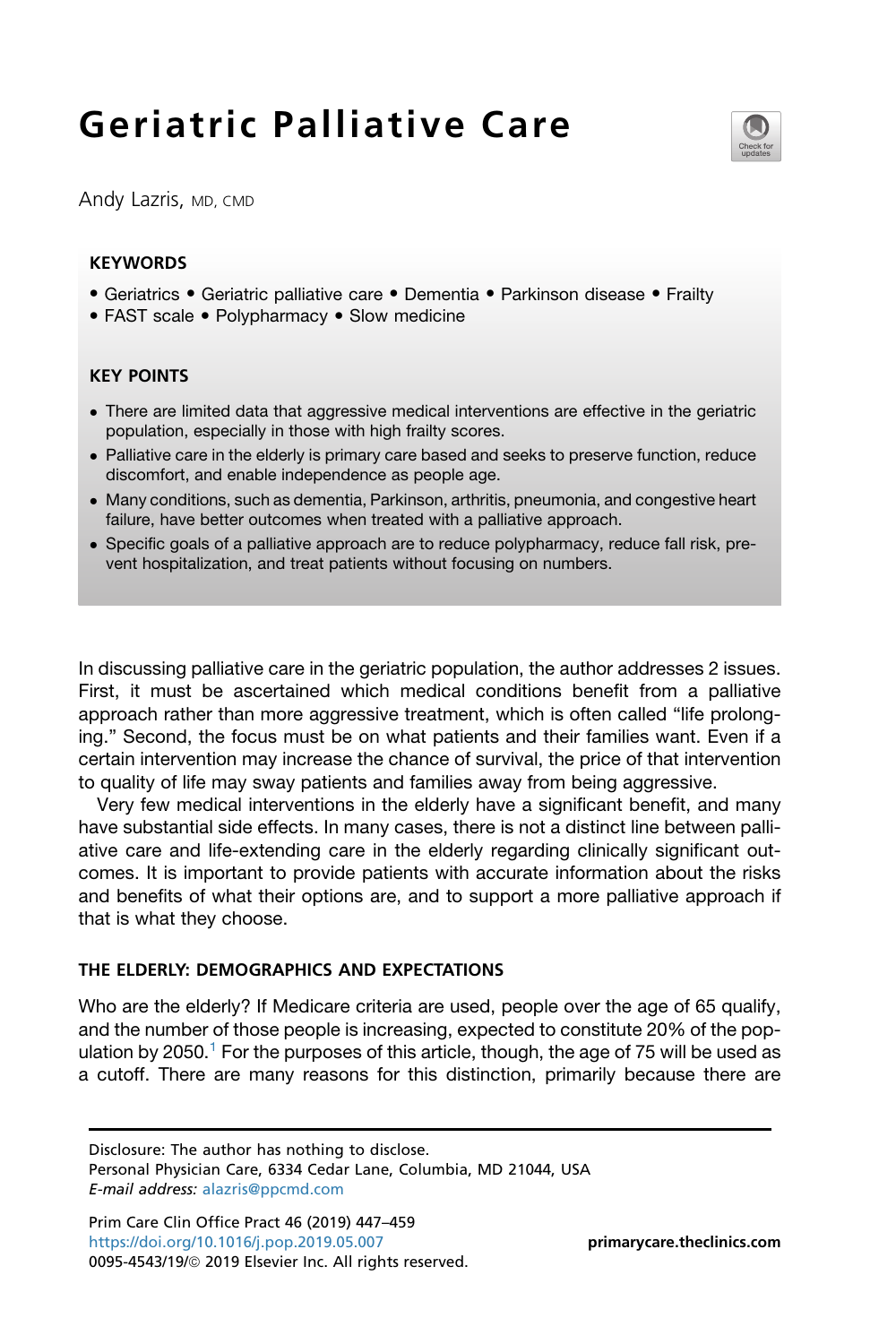sparse data about health outcomes after this age. It is known that prognosis and the impact of intervention change at this age, as is clear in cancer screening. Similarly, the treatment of many chronic illnesses, such as diabetes and coronary artery disease, does not have good data to support aggressive treatment after age 75.

Because the vast amount of elderly die of and are disabled by chronic disease, that is where the focus should be when determining how to best care for them. Aggressive treatment of chronic illness leads a large number of elders to consume many medicines, see multiple specialists, and spend a significant amount of their last years in the hospital. There is evidence that aggressive treatment instigates deterioration in quality of life without necessarily prolonging life or ameliorating illness. The fact that almost half of the elderly spend time in the hospital during the last month of life is a testament to the fact that the expensive and aggressive care being touting is not effective. $2$  More significantly, much of that care comes at a hefty price to the patient and health care dollars.

What do the elderly want? When asked, most suggest that the quality of their life is most important. Most want to die at home, not in the hospital.<sup>[3](#page-10-0)</sup> Most do not want to be on so many medicines. Very often the pressures from family, from the medical system, or even from a lack of understanding of their options drive the elderly to pursue a more aggressive approach to care. Many elders also do not understand what palliative care is.<sup>[4](#page-10-0)</sup> A large number associate it with end-of-life care and hospice. There is a natural assumption that those who take a palliative path are going to die more quickly than those who do not. If they understand the nature and effectiveness of palliation, many may pursue that route.

## THE LIMITS OF AGGRESSIVE MEDICAL INTERVENTIONS IN THE ELDERLY

In their excellent book, *Medical Reversals*, Cifu and Prasad<sup>[5](#page-10-0)</sup> make an important point that often is neglected by the medical community. Unless there is quality evidence that certain tests, procedures, or drugs help a specific population, then it should not be assumed that they do. In fact, it is often best to assume the opposite. Many standard treatments in younger people have not been demonstrated to be effective in the elderly, and few studies are done on patients older than 75 years old. $6$  Also, elderly patients are a heterogenous group. Each is an individual with many chronic illnesses, symptoms, risks, and personal expectations. Even if a generic elderly population is studied, those results often do not help doctors care for the patient sitting in front of them.

A few examples are in order:

- Statin cholesterol medicines have been shown to prevent subsequent myocardial infarctions and cerebrovascular accidents in people with vascular disease or a high risk of having vascular disease.<sup>[7](#page-10-0)</sup> However, does this also apply to the elderly? The answer is that despite some subgroup analysis, it is not known. It is known that statins can cause leg weakness, pain, and possibly falls, side ef-fects particularly of concern to frail elders.<sup>[8](#page-10-0)</sup>
- Although it was front-page news that ideal systolic blood pressure in the elderly should be pushed to less than 130, the data for such assumptions are moot. A single study found lower blood pressure to be efficacious in a younger group of elders who have very specific criteria, $9$  whereas other studies in different pop-ulations found lower pressures to cause more death.<sup>[10](#page-10-0)</sup> It is known that aggressive blood pressure control can cause dangerous hypotension, renal disease, falls, weakness, and worsening memory, among other issues related to the medicines themselves.[11](#page-10-0)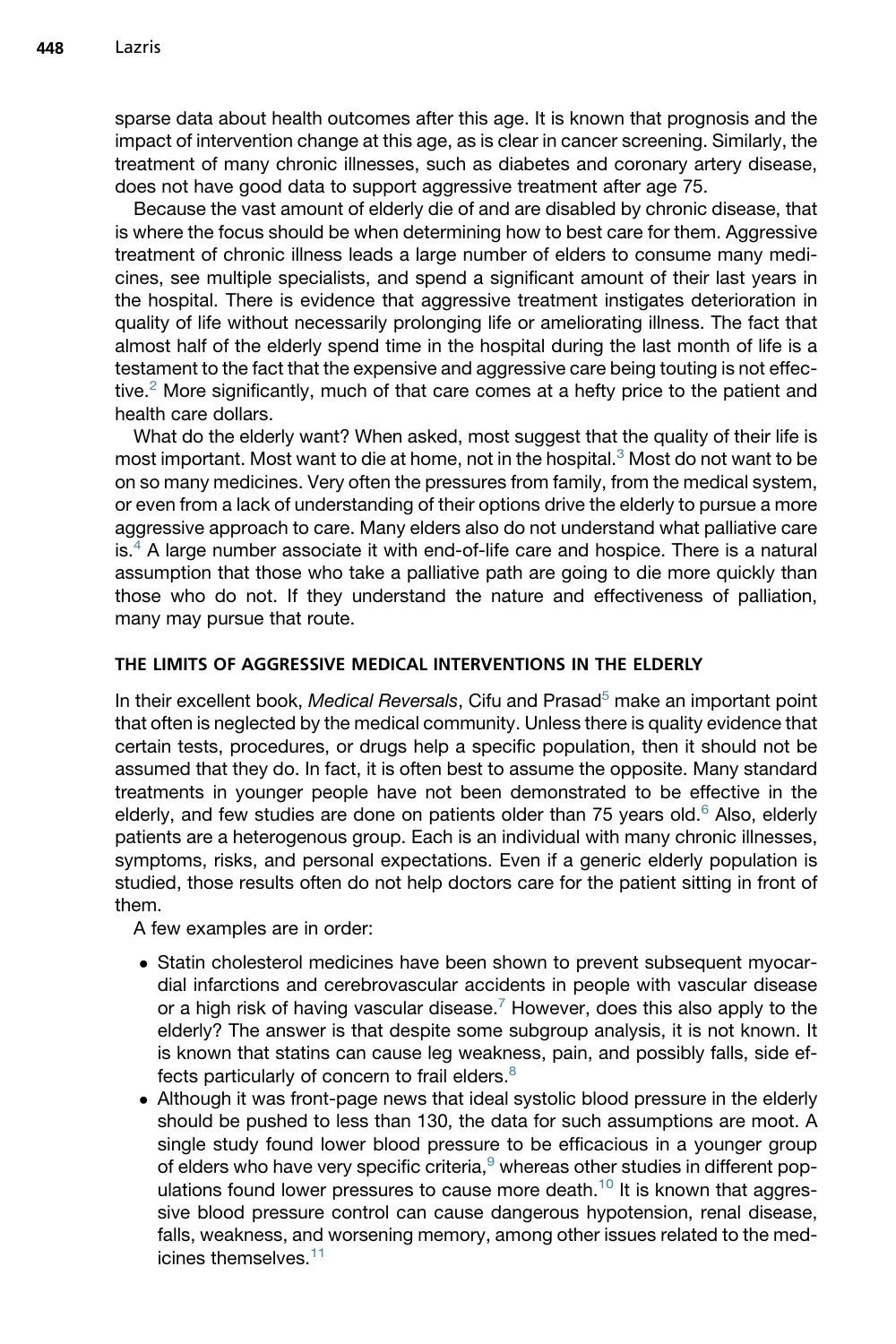Although it is standard of care to give anticoagulation to avert strokes, the reality of that intervention is hazier. In fact, most studies do not even consider the impact of anticoagulation in people over the age of 80. Of the studies available, anticoagulation confers a benefit of preventing approximately 6 disabling strokes a year among 1000 people who use it, whereas 6 out of 1000 who use anticoagulation die or bleed in their brain and another 40 out of 1000 are hospitalized for major bleeds<sup>[12](#page-10-0)</sup> (Fig. 1). In people prone to falling or bleeding, or in people who simply do not want to take a medicine with so little benefit, anticoagulation may not be appropriate, even if the patient wants to be aggressive in his or her care.



Fig. 1. Decision aids in medical discussions: The case of atrial fibrillation. Out of 1000 moderate-risk people in atrial fibrillation treated with anticoagulation compared with 1000 treated with aspirin, 6 will avoid a disabling stroke in a year, and 6 will either die or bleed in their brains.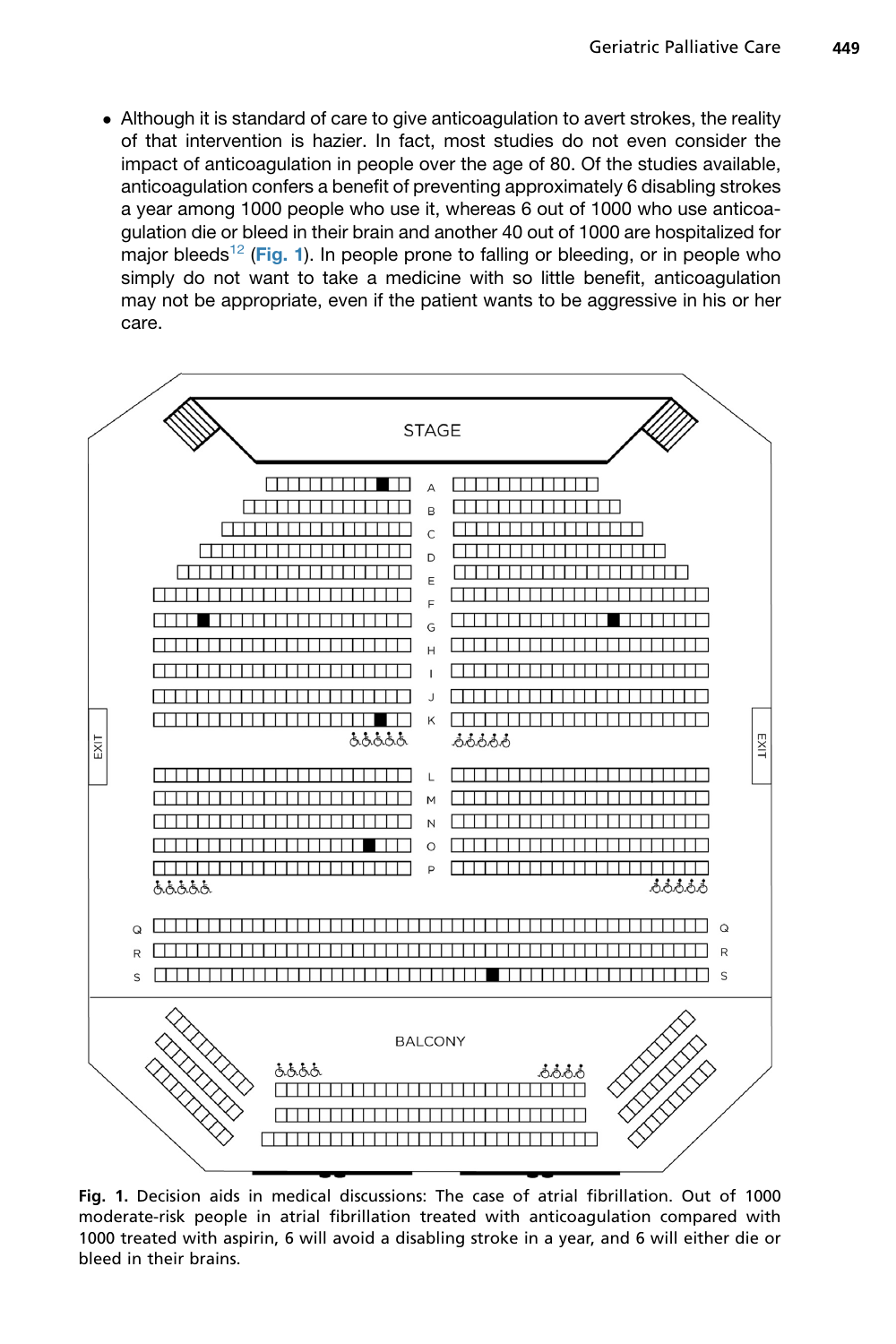Out of 1000 moderate-risk people in atrial fibrillation treated with anticoagulation compared with 1000 treated with aspirin, 6 will avoid a disabling stroke in a year, and 6 will either die or bleed in their brains.

A final caveat must be added regarding frailty. As people become burdened by their chronic medical conditions, many decline physically and mentally. Frailty is a physiologic condition characterized by debilitating symptoms in the absence of any specific cause of those changes ( $Box 1$ ). It is estimated that more than 35% of people at least 85 years old suffer from frailty.<sup>[13](#page-10-0)</sup> It is also known that the frailer an elder is, the worse will be his or her outcome, and the less likely aggressive medical interventions will be of value. Because chronic disease and aging take a toll on human bodies as the number of years a person has left to live diminishes, then aggressive care will have diminishing returns in terms of life-saving potential, while having an increasing propensity to cause harm. That is why a palliative approach is often the most medially prudent path to take, not one that compromises longevity for quality, but rather one that improves both.

### WHAT IS GERIATRIC PALLIATIVE CARE?

According to the *Geriatric Palliative Care* textbook, palliative care for the elderly "focuses on providing patients with relief from the symptoms, pain, and stress of a serious illness, whatever the diagnosis may be. The goal is to improve quality of life for both the patient and family. $n^{14}$  $n^{14}$  $n^{14}$  In other words, we want our patients to feel better and be more functional rather than attempting to "fix" their diseases. Too often in the medical culture, we are all about measuring and fixing numbers rather than providing compassionate care. Dennis McCullough's book,[15](#page-10-0) *My Mother, Your Mother*, uses a different term to describe palliation: "slow medicine." He argues that aggressive medical care in the elderly is often counterproductive, especially in those with many chronic illnesses and frailty. Rather, one should treat the elderly slowly and cautiously, focusing more on symptom management and a gentle approach to care.

As Olser said: "Listen to the patient; he is telling you the diagnosis." We do not know what the ideal numbers should be in each elderly patient we treat, nor do we know what medicines, tests, and procedures may help the patient in front of us. Very often fixing 1 problem (lowering the blood pressure, treating cholesterol) can exacerbate another (worsening renal disease, increased leg pain/weakness). Therefore, we must rely on what the patient tells us and what we can observe. In effect, this is palliative care.

## HOSPITALIZATION IN GERIATRIC PALLIATIVE CARE

Hospitalization is an area in which a palliative approach may make the most sense. Although certainly in the case of a broken hip or infected appendix, aggressive care

| Box 1<br><b>Symptoms of frailty</b> |
|-------------------------------------|
| Muscle weakness                     |
| Fatigue                             |
| Weight loss                         |
| Slow performance                    |
| Low activity                        |
| Cognitive decline                   |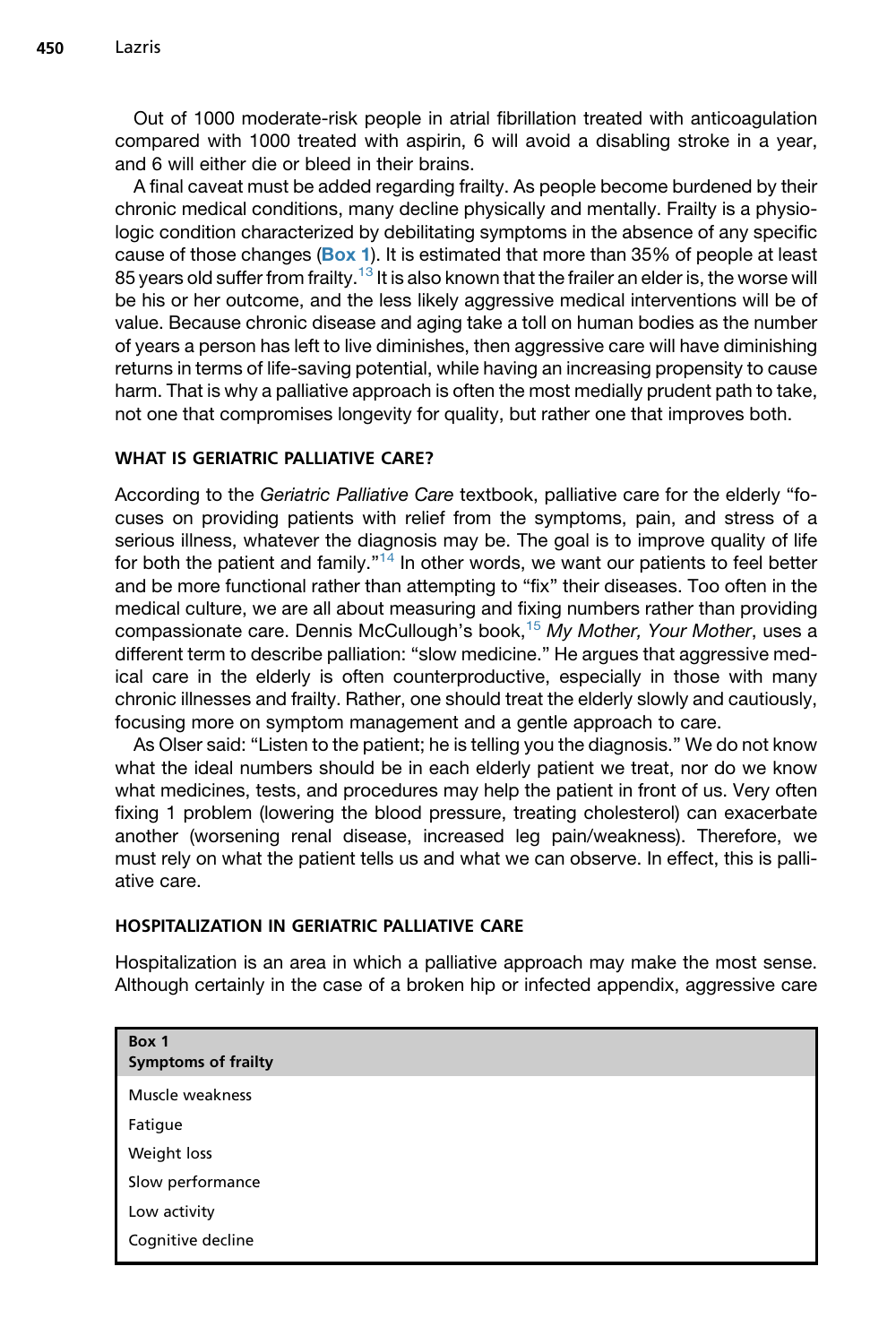in the hospital may be lifesaving, many cases of hospitalization do not serve so clear a purpose and in fact may cause more harm than good. As mentioned, almost 40% of elders die in the hospital,  $16$  receiving expensive and ineffective care for diseases that may be served by a gentler approach. To put an elderly patient in the hospital because of common occurrences like syncope exposes that person to medication errors, infection, and overly aggressive care by a squadron of doctors who typically do not know the patient, without any proven benefit.<sup>[17,18](#page-10-0)</sup> If a patient has dementia, the hospital itself accelerates memory loss and functional decline and increases the risk of delirium.<sup>19-21</sup> If a patient is frail, hospitalization similarly can be dangerous; fast medicine, as Dennis McCullough labels it, can throw a well-compensated frail elder into a state of rapid decline. There are very few chronic conditions in which hospitalization has been proven to be more beneficial than being treated at home among elders.<sup>[22](#page-11-0)</sup> In almost all cases, potential dangers outweigh risks, showing again how a palliative approach is often the most sensible path to take.

A good example is congestive heart failure (CHF). It is known that outcomes in elders with CHF who are hospitalized and who have aggressive care are abysmal, with almost half not alive in a year.<sup>[23](#page-11-0)</sup> In hospitals, elders often are overdiuresed, have urinary catheters and intravenous lines, and are subjected to infections, delirium, and medical errors. A study of elders with CHF who are kept at home and treated with a palliative approach shows that, when compared with those treated in an aggressive way, they have fewer exacerbations and less discomfort, and they live longer.<sup>[16](#page-10-0)</sup>

## THE ROLE OF THE PRIMARY CARE PHYSICIAN IN GERIATRIC PALLIATIVE CARE

Initiating palliative care is a role often best served by a patient's primary care physician. A patient's doctor can best explain the risks and benefits of medical interventions in light of their understanding of their patient's unique medical conditions. The primary care physician can help the patient design a path forward that is both medically sensible and palliative in scope. Often, the two go hand in hand. A simple approach to a palliative care discussion includes the following:

- Elucidating the patient's goals and objectives in the medical records
- Creating and updating advanced directives and power of attorney
- In the case of patients with dementia, involving families early in the discussion
- Clearly and accurately describing the risks and benefits of an aggressive approach versus a palliative approach for each of their chronic problems. This should include discussing the benefits and risks of specialists, of hospitalization, and of using medicines/tests/procedures to monitor and treat their chronic conditions. In all cases, assuring care coordination among different doctors and providers is important
- Discussing alternative approaches to aggressive care
- Discussing issues of safety, fall risk, ability to self-medicate, and depression
- Caregiver support when necessary

Very often a palliative approach can coexist with a more aggressive approach; a patient may have different expectations for various conditions. It is important that patients understand the implications of their various decisions, and that their goals and expectations be updated regularly as their condition changes. It is also crucial in a geriatric setting to involve caregivers without infringing on a patient's own decision-making capacity until that patient is deemed to lack capacity. Ultimately, if a patient has set goals and objectives and comprehends the implications of their decisions, then a physician's role is to assure compliance with the patient's plan of care.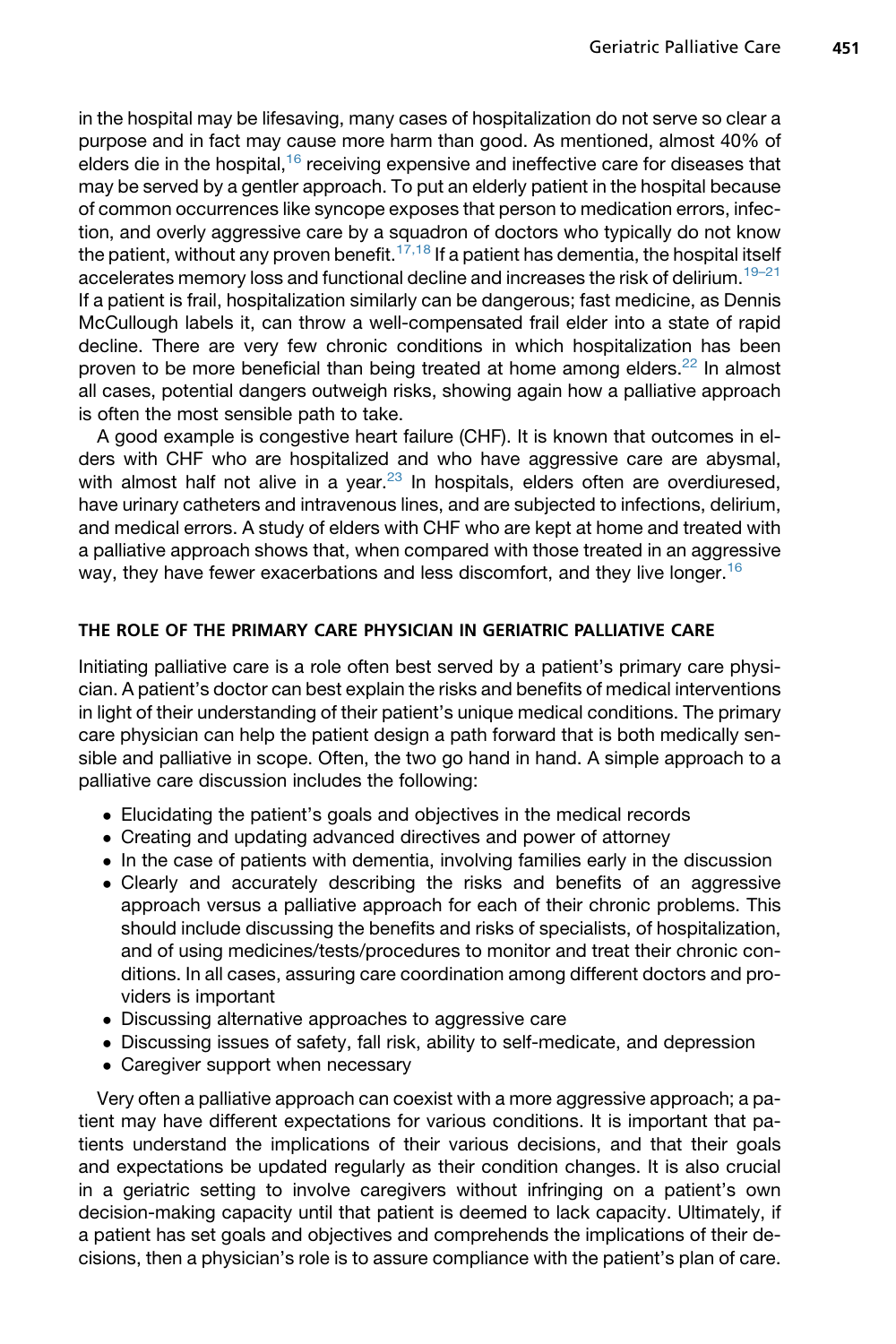### DEMENTIA AS AN EXAMPLE OF A PALLIATIVE APPROACH

The diagnosis and treatment of dementia are illustrative of how the palliative approach to disease management works and how the lines between aggressive care and palliative care are often blurred. Dementia is one of the most rapidly growing diseases of the elderly, $24$  and it is devastating to patients and caregivers. There are several classes of dementia<sup>[25](#page-11-0)</sup> (Table 1), and each is treated somewhat uniquely. However, in fact, dementia has unique manifestations in each person, and an individualized approach often makes the most sense, despite what type of dementia the patient is stated to have.

What would be an aggressive approach to dementia? Typically, those with dementia will have a series of evaluations, including laboratory tests and computed tomographic/MRI scans, and will often follow with a neurologist. They will take "disease-altering" medicines, such as Donepezil (Aricept) or Memantine (Namenda), or the more recent combination of both, based on the stage of dementia ([Table 2](#page-6-0)). How effective is this approach? The workup of dementia typically is not helpful; 6 cases of reversible dementia are found out of 1000 people tested,  $26$  and most of the few revealing tests are ordered by a patient's primary care doctor. The efficacy of disease-altering medications is suspect. Studies show a tiny divergence from placebo with these medicines when formal testing is done, and no difference from placebo when caregiver scores are considered. All studies on these medications end in a year, at which time placebo and pharmaceutical treatment are identical.<sup>[27](#page-11-0)</sup>

How does a palliative approach differ? After basic laboratory tests and imaging studies to rule out reversible causes are performed, the essential objective is to help a patient's function and memory with the goal of prolonging independence and maintaining safety and dignity. A pharmaceutical-based and specialist-centered approach should be eschewed; dementia medicines, in addition to being ineffective, do have potential side effects. A recent study points to several interventions that do impact memory and function: stress reduction, Mediterranean diet, physical exercise, and good sleep.<sup>[28](#page-11-0)</sup> A palliative approach will advocate these approaches, while focusing on patient comfort, safety, and behavior. The provider may work on memory techniques (writing everything down), socialization, and tending to the needs of caregivers.

The Functional Assessment Staging (FAST) scale<sup>[29](#page-11-0)</sup> ([Box 2](#page-6-0)), among others, can help physicians to ascertain when a patient with dementia will benefit from hospice. This ascertainment is not always easy; dementia is slowly debilitating, and patients may live many years. By using FAST criteria with other clinical parameters ([Table 3](#page-7-0)), 62% of patients are correctly identified and survive less than 6 months.

| Table 1<br><b>Classes of dementia</b>   |                                                                                                   |
|-----------------------------------------|---------------------------------------------------------------------------------------------------|
| Alzheimer disease (85%<br>of dementias) | Slow onset, gradual but steady decline, no physical manifestations                                |
| Vascular (multi-infarct)                | Variable onset, periods of rapid decline and then no decline,<br>physical manifestation of stroke |
| Lewy body                               | Slow onset, fluctuating cognition, visual hallucinations, tremors,<br>poor gait                   |
| Frontotemporal (Pick)                   | Younger onset, rapid progression, disinhibition, language<br>problems, memory intact              |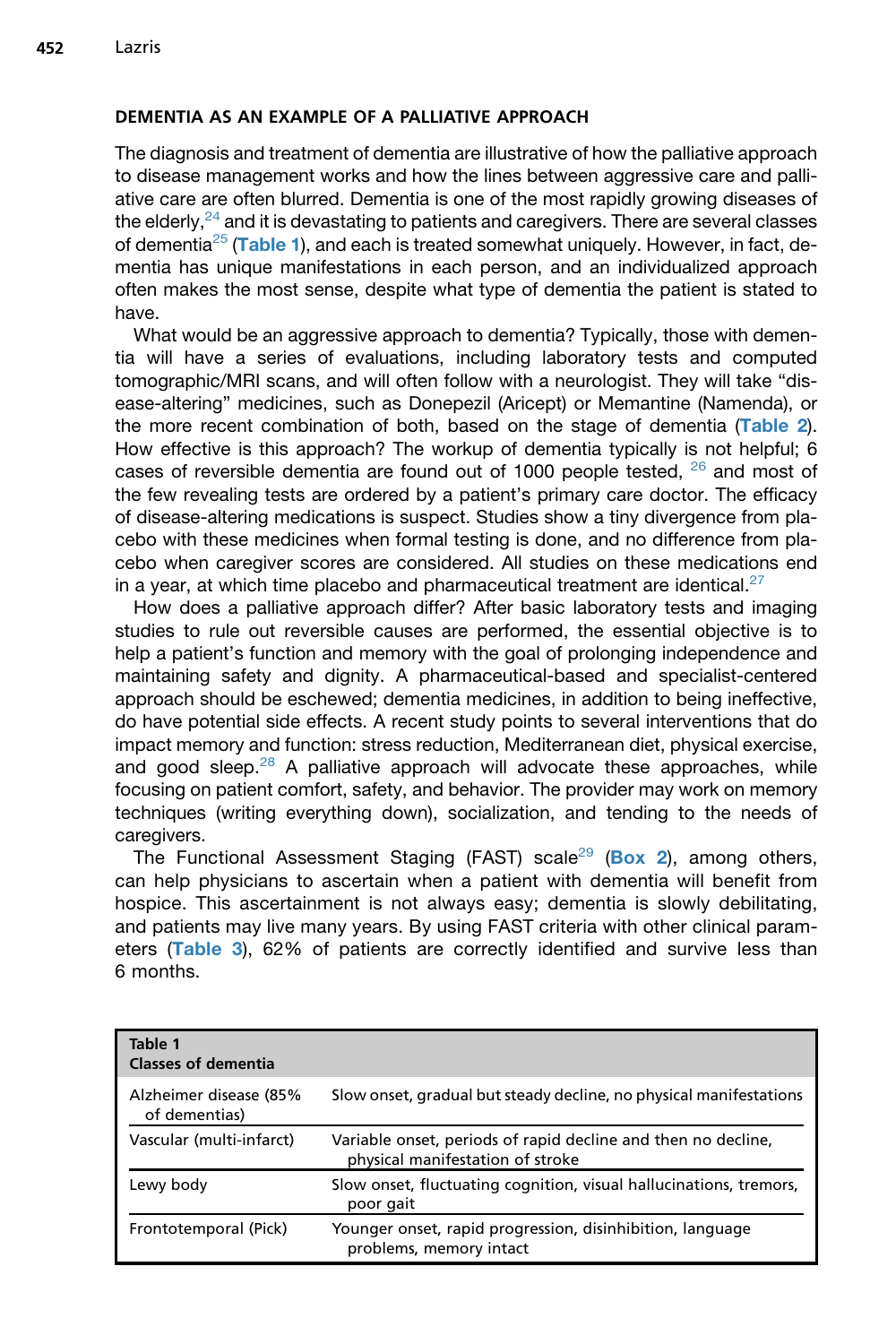<span id="page-6-0"></span>

| Table 2<br><b>Stages of dementia</b> |                                                                                                                       |  |
|--------------------------------------|-----------------------------------------------------------------------------------------------------------------------|--|
| Mild, early<br>stage                 | Forgetfulness easily hidden, no cognitive deficits, could be normal memory<br>loss of aging                           |  |
| Moderate                             | Memory loss more common and not concealed, personality changes, needs<br>reminders and help                           |  |
| Severe                               | Very forgetful, dependent on caregivers for activities of daily living (ADLs),<br>speech issues, some physical issues |  |

## PARKINSON DISEASE AS AN EXAMPLE OF A PALLIATIVE APPROACH

Parkinson disease is a progressive neurologic condition that leads to debility ([Table 4](#page-7-0)). Pharmaceutical treatment of Parkinson can help to improve symptoms, but nothing available slows or prevents the progression of the disease.<sup>[30](#page-11-0)</sup> Therefore, palliating symptoms, medicine side effects, and dangers from Parkinson is most crucial. Patients and their families should discuss with their primary care doctor likely disease progression, develop advanced directives especially regarding feeding tubes and artificial fluids, and regularly review safety issues, fall risk, functional decline, and mental status changes that may occur. It has been shown that frequent physical therapy can help preserve function and reduce fall risk; both occupational and speech therapy can address common symptoms of Parkinson.<sup>[31,32](#page-11-0)</sup> Also, given the very high prevalence of depression, memory loss, bladder dysfunction, and pain in Parkinson patients, these physical manifestations of disease should be addressed in a palliative way.

## ARTHRITIS AS AN EXAMPLE OF A PALLIATIVE APPROACH

Arthritis is a leading cause of disability and pain in the elderly.<sup>[14](#page-10-0)</sup> Consistent with palliation in the elderly in general, treatment of arthritis does not typically require specialty visits, radiographs, or hospitalization; rather it focuses on alleviation of pain and improvement in function. Physical therapy and exercise help achieve both goals, especially when coupled with occupational therapy and home evaluation. $33,34$  If pharmaceuticals are used, these will need to be introduced judiciously, with risks and benefits assessed and discussed for each medicine considered. Assistive devices and fall-prevention strategies should be part of any arthritis program. Ultimately, rather than testing and looking for cause, a palliative approach for arthritis involves an individualized comprehensive program to address symptoms and their ramifications. Specialty consultation is most useful if joint injections and surgery are being considered.

#### Box 2

# Functional assessment staging scale 1 to 6

- 1. No difficulty objectively or subjectively
- 2. Forgetting location of items, subjective work problems
- 3. Noticeable decline in job function, difficulty traveling to new locations
- 4. Decreased ability in performance of complex tasks
- 5. Requires assistance in choosing appropriate clothing
- 6. Occasionally or regularly improperly putting on clothing, bathing properly, toileting correctly; having urinary or fecal incontinence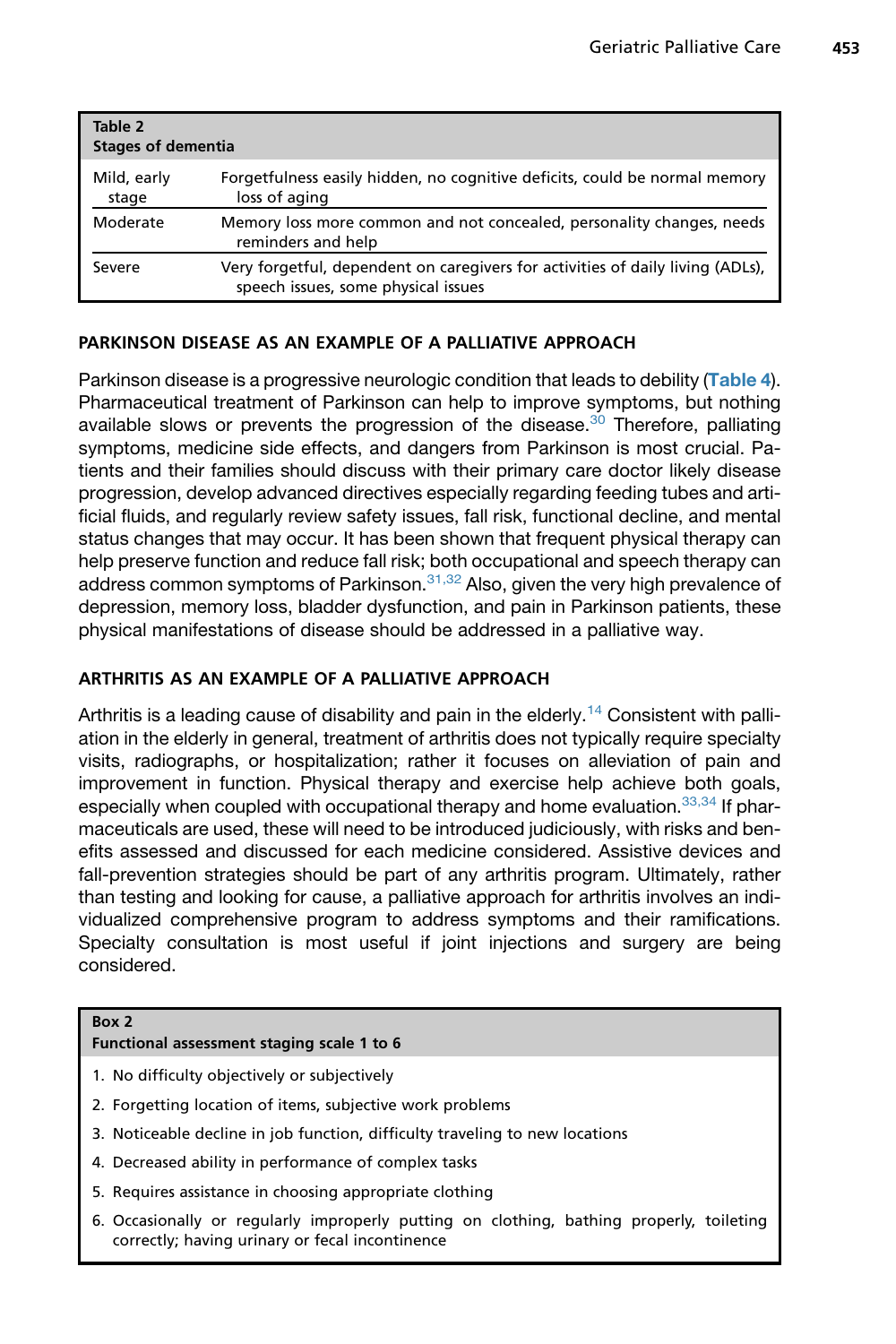<span id="page-7-0"></span>

| Table 3<br>Functional assessment staging 7 and hospice criteria for dementia: 1 functional assessment<br>staging scale 7 symptom (on left) plus 1 item (on right) |                                                    |  |  |
|-------------------------------------------------------------------------------------------------------------------------------------------------------------------|----------------------------------------------------|--|--|
| A: Speech limited to 6 or fewer words                                                                                                                             | Severe infection, such as sepsis or pyelonephritis |  |  |
| B: Speech limited to 1 word                                                                                                                                       | Aspiration pneumonia                               |  |  |
| C: Unable to ambulate without assistance                                                                                                                          | Multiple pressure ulcers                           |  |  |
| D: Unable to sit up without assistance                                                                                                                            | 10% weight loss or albumin <2.5                    |  |  |
| E: Unable to smile                                                                                                                                                |                                                    |  |  |
| F: Unable to hold up head independently                                                                                                                           |                                                    |  |  |

### PNEUMONIA AND ASPIRATION AS AN EXAMPLE OF A PALLIATIVE APPROACH

Pneumonia is one of the most common causes of hospitalization and death in the elderly. An aggressive approach to care involves imaging, specialty consultation, and hospitalization usually with intravenous antibiotics. A study of elderly patients with frailty showed that a palliative approach to pneumonia, including home treatment, afforded better outcomes with more preserved function than did hospitalization.<sup>[35–37](#page-11-0)</sup> Home-treated patients die less, have less delirium, and recover more quickly. Home oxygen, home health care, antibiotics, and relief of symptoms can all be accomplished in a home environment; hospitalization introduces substantial risk without proven benefit to frail and confused elders.

Aspiration pneumonia is common in patients with dementia, strokes, high levels of frailty, and various neuromuscular conditions. Speech therapy and dietary modification can help prevent aspiration in patients prone to it. The use of tube feeding in these patients does not improve outcome and leads to both discomfort and adverse events, and it should be avoided.<sup>[38](#page-11-0)</sup> Often patients (or their families) seek to eat liberally despite the risk of aspiration; in such situations, comfort feeding can help people feel better, and symptoms can be controlled with medications, nebulizers, and oxygen.

### UNIVERSAL PRINCIPLES OF GERIATRIC PALLIATIVE CARE

A truism of geriatric care is that less is better. Fewer medications, tests, consultants, procedures, and hospitalizations often translate to a better quality and quantity of life. It is known from Medicare data that elderly who have less access to specialty care and more primary care are likely to live longer and better. 39-41 Palliative primary care

| Table 4<br><b>Stages of Parkinson disease</b>                                   |                                                           |
|---------------------------------------------------------------------------------|-----------------------------------------------------------|
| 1. Unilateral tremor or movement disorder,<br>changes in posture                | Remains independent in ADLs                               |
| 2. Bilateral tremor or movement disorder,<br>rigidity, ataxia                   | Can live alone, some ADL impairment                       |
| 3. Worse gait, high fall risk, slow moving                                      | Independent with some home aides,<br>occupational therapy |
| 4. Limiting symptoms, needs assistive device<br>to walk, hard to move           | Needs physical help to live alone                         |
| 5. Difficult to stand/walk, needs wheelchair,<br>delusions, swallowing problems | Needs round-the-clock assistance                          |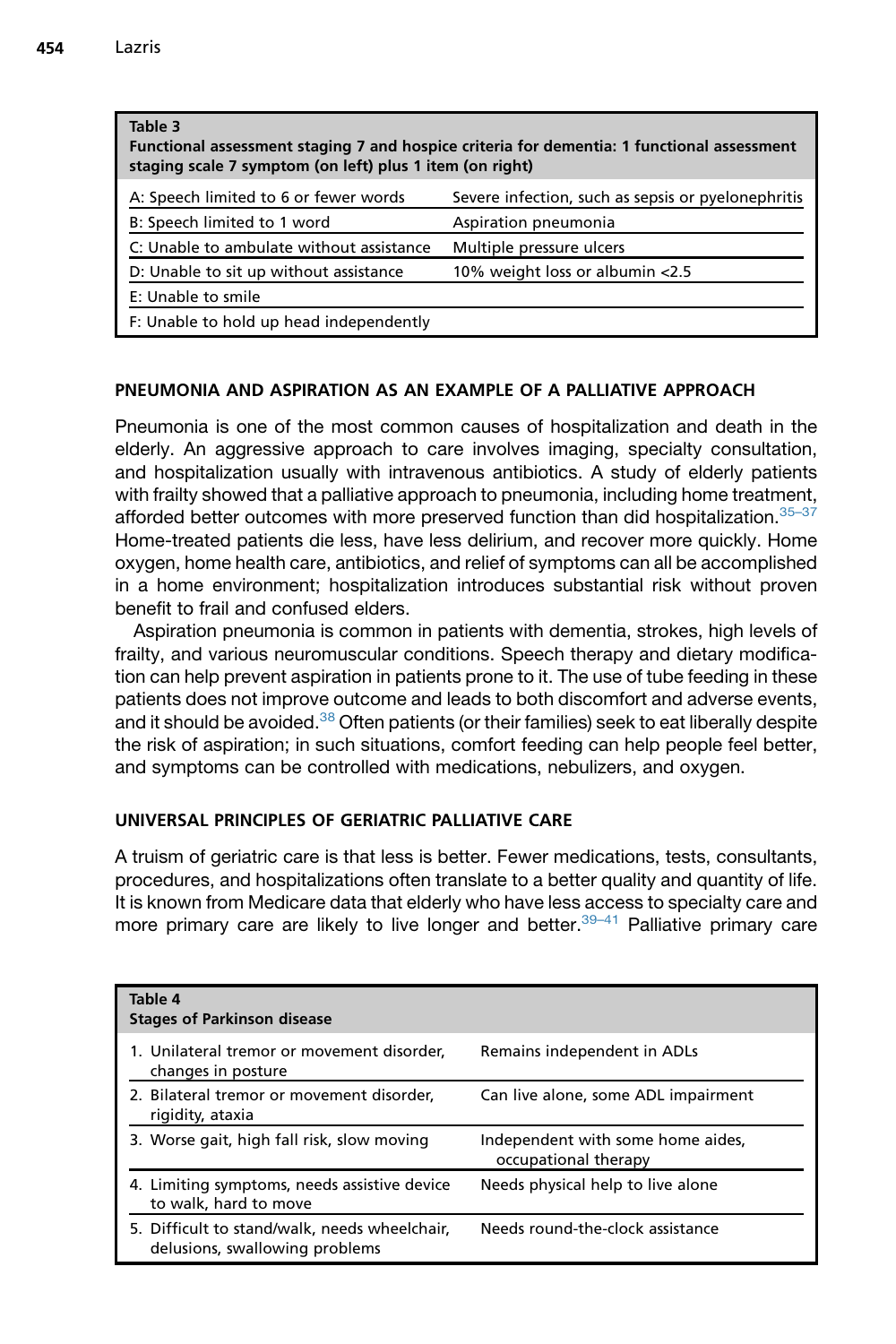stresses shared decision making and an individualized patient-centric approach. A few concrete examples are as follows:

- 1. *Reduction of polypharmacy:* For every disease and symptom, there are multiple medications and supplements that are alleged to be either necessary or helpful. Many medications in the elderly have a marginal benefit, as was shown in the case of anticoagulation and statins. As William Osler says: "If you have a problem and you treat it with a medicine, now you have 2 problems." Still, because of the number of chronic diseases that inflict the elderly, and the number of specialists many of them see, elders typically are on large numbers of medicines/supplements. The average elder is on 12 medicines. When medicines are combined in an aged body, side effects are accentuated; studies show that the more medicines older people take, the more likely they are to suffer from weakness, falls, worse mentation, and depression among others. $42,43$  Thus, a basic rule of palliative care is to use medicines that help people feel better and have increased function, but to avoid excessive medicines that are given to allegedly prolong life. Certainly, there are medicines one may use that do not adhere to those rules explicitly, such as medicines for blood pressure. However, if antihypertensives cause patients to feel worse, then a palliative approach would favor a higher pressure if that results in improved symptoms. Discussing the actual benefits and risks of pharmaceutical treatment with patients helps to shorten medication lists and improve patient well-being without necessarily impacting survival. Deprescribing medicines can be difficult and requires an accurate discussion of risks/benefits, consultation with specialists, and review of possible consequences of medication withdrawal<sup>[44](#page-12-0)</sup> (Table 5).
- 2. *Fall prevention*: There is nothing more painful and more likely to cause functional decline in the elderly than falls. Falls are the fifth leading cause of death in the elderly and one of the top causes of disability and decline.<sup>[14](#page-10-0)</sup> Any palliative approach to care must be cognizant of the need to prevent falls. The role of exces-sive medications in falls is of paramount concern.<sup>[45](#page-12-0)</sup> When discussing risks and benefits of medicines, a provider needs to address the increased fall risk of medications and their combination. For instance, being on an anxiety medicine, a blood pressure medicine, and a statin all can increase the chance of falling, so a palliative discussion may lead to the reduction or removal of one or more of these medications if the patient has poor gait or poor judgment. In addition, a positive approach to fall reduction is crucial. Assessing a history of falls, the situation of a patient's home (clutter, throw rugs), and the need for an assistive device should all be done on a regular basis, often at the annual wellness visit, and more frequently if

| Table 5<br><b>Strategies for deprescribing</b> |                                                                                                      |
|------------------------------------------------|------------------------------------------------------------------------------------------------------|
| Review the actual benefit of                   | Use decision aids to show true benefits, individualized for                                          |
| the medication                                 | patient's age and comorbidity                                                                        |
| Review the potential risks of                  | Discuss how the medication can cause harm and side                                                   |
| the medication                                 | effects, personalize it to the patient's condition                                                   |
| Review medicine interactions                   | This should be done with supplements as well                                                         |
| Work with specialist providers                 | Often specialists are less likely to deprescribe, and patients<br>are reassured if they are involved |
| Discuss possible ramifications                 | Both real and placebo effects can occur when medications                                             |
| of deprescribing                               | are stopped, discuss in advance                                                                      |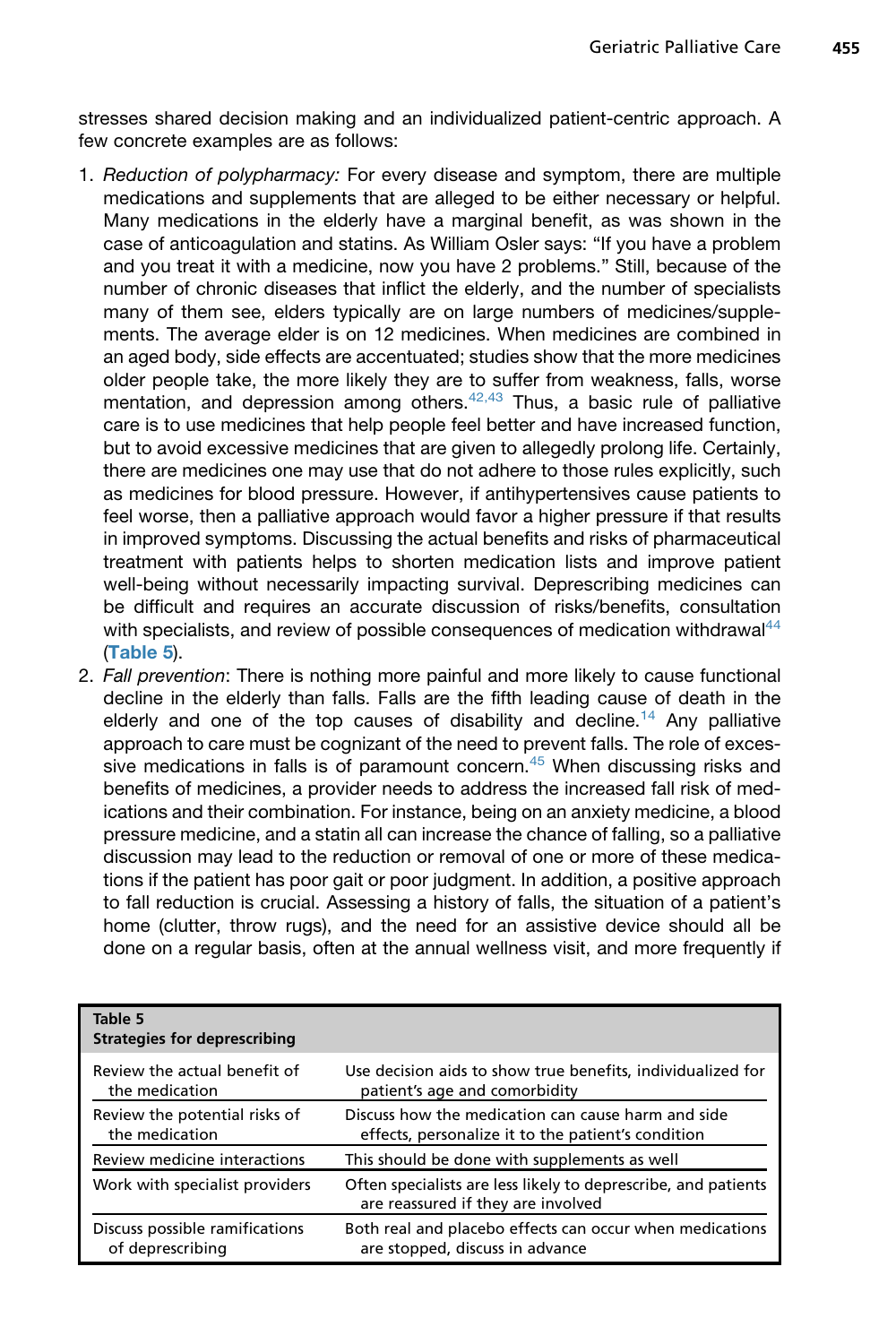the patient has a fall. The use of grab bars, home health assessments, physical therapy, and exercise programs can also help to avert falls.

- 3. *Recognizing depression*: Both depression and anxiety are common conditions of the elderly, the prevalence being 5% to 10% and substantially higher in those who have chronic illness and frailty.<sup>[46](#page-12-0)</sup> The aggressive and palliative approaches to these conditions are similar: the goal is to use medicines and psychological interventions to mitigate symptoms and help people to feel better. The symptoms of depression (fatigue, weakness, lack of interest, weight loss, sleep disorder) mimic those of frailty and chronic disease, so often it is difficult to distinguish one from another. Treating for depression with pharmaceuticals and psychotherapy has been shown to be effective in the elderly.<sup>[14](#page-10-0)</sup> Often psychotherapy is not appropriate for those with dementia or other issues of memory loss, whereas medications have serious side effects that can impact mentation, fall risk, energy level, sleep, eating/ weight, and organ function. An individualized approach to depression and anxiety is crucial; some elders do best with very low-dose medicines, whereas others need extremely high doses. Many elderly people have sleep disorders with or without depression; the prevalence can be as high as  $50\%$  to  $70\%$ .<sup>47</sup> Often this needs to be addressed independently of depression, focusing on sleep hygiene and cognitive behavior therapy.
- 4. *Achieving maximal functional status*: Surveys of elders consistently find that they are happiest if they stay at home.<sup>[48](#page-12-0)</sup> To do this, they will need to be able to function independently or with some degree of assistance. A full assessment of their activities of daily living and independent assessment of daily living is a good way to start. When deficiencies are revealed, a plan can be put in place to help ameliorate them. For instance, if a patient has a difficult time getting dressed, then an occupational therapist can assess the home situation, providing solutions. In most cases, an exercise program and fall reduction plan are necessary to help people achieve maximal functional status. From a more social perspective, knowing how patients are able to buy and cook food, get to doctor appointments, buy/afford medicines, and carry out basic daily activities are important to assess at least once a year. Often for such discussions, caregivers should be involved.
- 5. *Reduction of discomfort*: The alleviation of pain is a paramount concern in any palliative approach. This could be physical or emotional discomfort. The author addresses some of these issues in discussing arthritis. Ultimately, pain is a salient barrier to function, memory, comfort, and quality of life. A few basic principles are as follows:
	- Searching for an underlying cause of discomfort is only important if finding and fixing that cause helps to alleviate the discomfort, and if the patient/family would want to pursue that approach.
	- Medicines for discomfort need to be assessed for their risks and benefits before being used, and generally the use of medicines with many side effects should be the last resort, especially if they cause falls, confusion, or loss of function. In fact, the reduction of medications can help to alleviate discomfort.
	- Often changes in environment, physical activity, socialization, and stress reduction can help with pain and mental anguish. Pain can be a manifestation of anxiety.
- 6. *Do not be aggressive*: When we are treating someone palliatively, we do not focus on tests and number measurements. Stressing tight control of sugar or blood pressure, measuring cholesterol and ordering multiple laboratory tests, and screening for cancer or carotid/heart disease in the absence of symptoms are counterproductive to a palliative approach. Excessive testing and measuring can lead to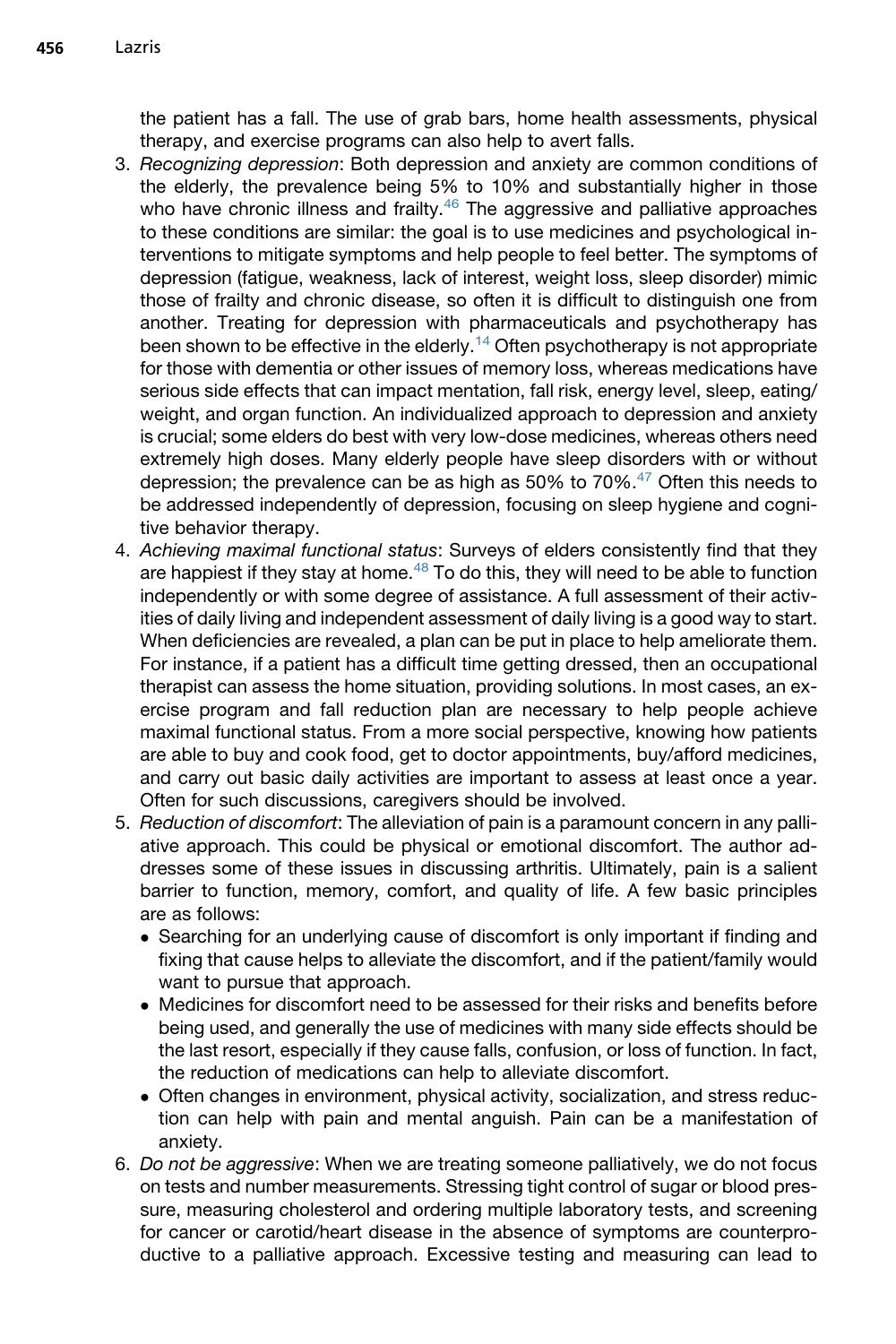<span id="page-10-0"></span>stress and does not alleviate discomfort; there is little evidence this approach leads to life prolongation or the prevention of disease in the elderly. Similarly, as discussed, hospitalization often causes more distress and poorer outcomes than keeping a patient at home. Ultimately, medicines, tests, procedures, and hospital visits should be considered if they can help a patient feel better, function at a higher level, and avoid a deterioration of a chronic disease that may lead to disability or discomfort.

## SUMMARY

In the elderly, there is scant evidence that aggressive medical care is always more effective that a palliative approach. Medicines, hospitalization, and other interventions should be discussed before prescribed. Palliative care addresses many of the issues that are most important for elders to remain comfortable, retain their functional capacity, and stay independent.

## **REFERENCES**

- 1. [Strestha LB, Heisler EJ. The changing demographic profile of the United States.](http://refhub.elsevier.com/S0095-4543(19)30035-1/sref1) [Washington, DC: Congressional Research Service; 2011. p. 13–8.](http://refhub.elsevier.com/S0095-4543(19)30035-1/sref1)
- 2. [Jennings B. Health care costs in end of life and palliative care: the quest for](http://refhub.elsevier.com/S0095-4543(19)30035-1/sref2) [ethical reform. J Soc Work 2011;7:300–17.](http://refhub.elsevier.com/S0095-4543(19)30035-1/sref2)
- 3. [Byock I. The best care possible. New York: Avery; 2012. p. 3](http://refhub.elsevier.com/S0095-4543(19)30035-1/sref3).
- 4. [Hoerger M, Perry LM, Gramling R, et al. Does educating patients about the early](http://refhub.elsevier.com/S0095-4543(19)30035-1/sref4) [palliative care study increase preferences for outpatient palliative cancer care?](http://refhub.elsevier.com/S0095-4543(19)30035-1/sref4) [findings from project EMPOWER. Health Psychol 2017;36\(6\):538–48](http://refhub.elsevier.com/S0095-4543(19)30035-1/sref4).
- 5. [Cifu A, Prasad V. Ending medical reversals: improving outcomes, saving lives.](http://refhub.elsevier.com/S0095-4543(19)30035-1/sref5) [Baltimore \(MD\): Johns Hopkins University Press; 2015. 149, 150, 193](http://refhub.elsevier.com/S0095-4543(19)30035-1/sref5).
- 6. [Hadler N. Rethinking aging. Chapel Hill \(NC\): University of North Carolina Press;](http://refhub.elsevier.com/S0095-4543(19)30035-1/sref6) [2011. p. 190.](http://refhub.elsevier.com/S0095-4543(19)30035-1/sref6)
- 7. [Collins R, Reith C, Emberson J, et al. Interpretation of the evidence for the effi](http://refhub.elsevier.com/S0095-4543(19)30035-1/sref7)[cacy and safety of statin therapy. Lancet 2016;388:2532–61](http://refhub.elsevier.com/S0095-4543(19)30035-1/sref7).
- 8. [Odden MC, Pletcher MJ, Coxson PG, et al. Cost-effectiveness and population](http://refhub.elsevier.com/S0095-4543(19)30035-1/sref8) [impact of statins for primary prevention in adults aged 75 years or older in the](http://refhub.elsevier.com/S0095-4543(19)30035-1/sref8) [United States. Ann Intern Med 2015;162\(8\):533–41](http://refhub.elsevier.com/S0095-4543(19)30035-1/sref8).
- 9. [The Sprint Research Group. A randomized trial of intensive versus standard](http://refhub.elsevier.com/S0095-4543(19)30035-1/sref9) [blood-pressure control. N Engl J Med 2015;373:2103–16](http://refhub.elsevier.com/S0095-4543(19)30035-1/sref9).
- 10. [Chrysant SG. Aggressive systolic blood pressure control in older subjects: ben](http://refhub.elsevier.com/S0095-4543(19)30035-1/sref10)[efits and risks. Postgrad Med 2018;130\(2\):159–65.](http://refhub.elsevier.com/S0095-4543(19)30035-1/sref10)
- 11. [Lazris A. Curing medicare. Ithaca \(NY\): Cornell University Press; 2016. p. 28–32](http://refhub.elsevier.com/S0095-4543(19)30035-1/sref11).
- 12. [Rifkin E, Lazris A. Interpreting health benefits and risks. New York, New York:](http://refhub.elsevier.com/S0095-4543(19)30035-1/sref12) [Springer Press; 2015. p. 95–104](http://refhub.elsevier.com/S0095-4543(19)30035-1/sref12).
- 13. [Chai E, Meier D, Morris J, et al. Geriatric palliative care. New York: Oxford Univer](http://refhub.elsevier.com/S0095-4543(19)30035-1/sref13)[sity Press; 2014. p. 317](http://refhub.elsevier.com/S0095-4543(19)30035-1/sref13).
- 14. [Chai E, Meier D, Morris J, et al. Geriatric palliative care. New York: Oxford Univer](http://refhub.elsevier.com/S0095-4543(19)30035-1/sref14)[sity Press; 2014. p. 3–9, 461–66, 321, 328](http://refhub.elsevier.com/S0095-4543(19)30035-1/sref14).
- 15. [McCullough D. My mother, your mother. New York: Harper Books; 2012.](http://refhub.elsevier.com/S0095-4543(19)30035-1/sref15)
- 16. [Byock. The best care possible. New York: Avery; 2012. p. 107–9.](http://refhub.elsevier.com/S0095-4543(19)30035-1/sref16)
- 17. [Brownlee S. Overtreated: why too much medicine is making us sicker and poorer.](http://refhub.elsevier.com/S0095-4543(19)30035-1/sref17) [New York: Bloomsbury Press; 2007. p. 47, 52.](http://refhub.elsevier.com/S0095-4543(19)30035-1/sref17)
- 18. [Bernstein L. 1 in 25 Hospital patients gets an infection during treatment, CDC Re](http://refhub.elsevier.com/S0095-4543(19)30035-1/sref18)[ports 2014. p. A3. Washington Post](http://refhub.elsevier.com/S0095-4543(19)30035-1/sref18).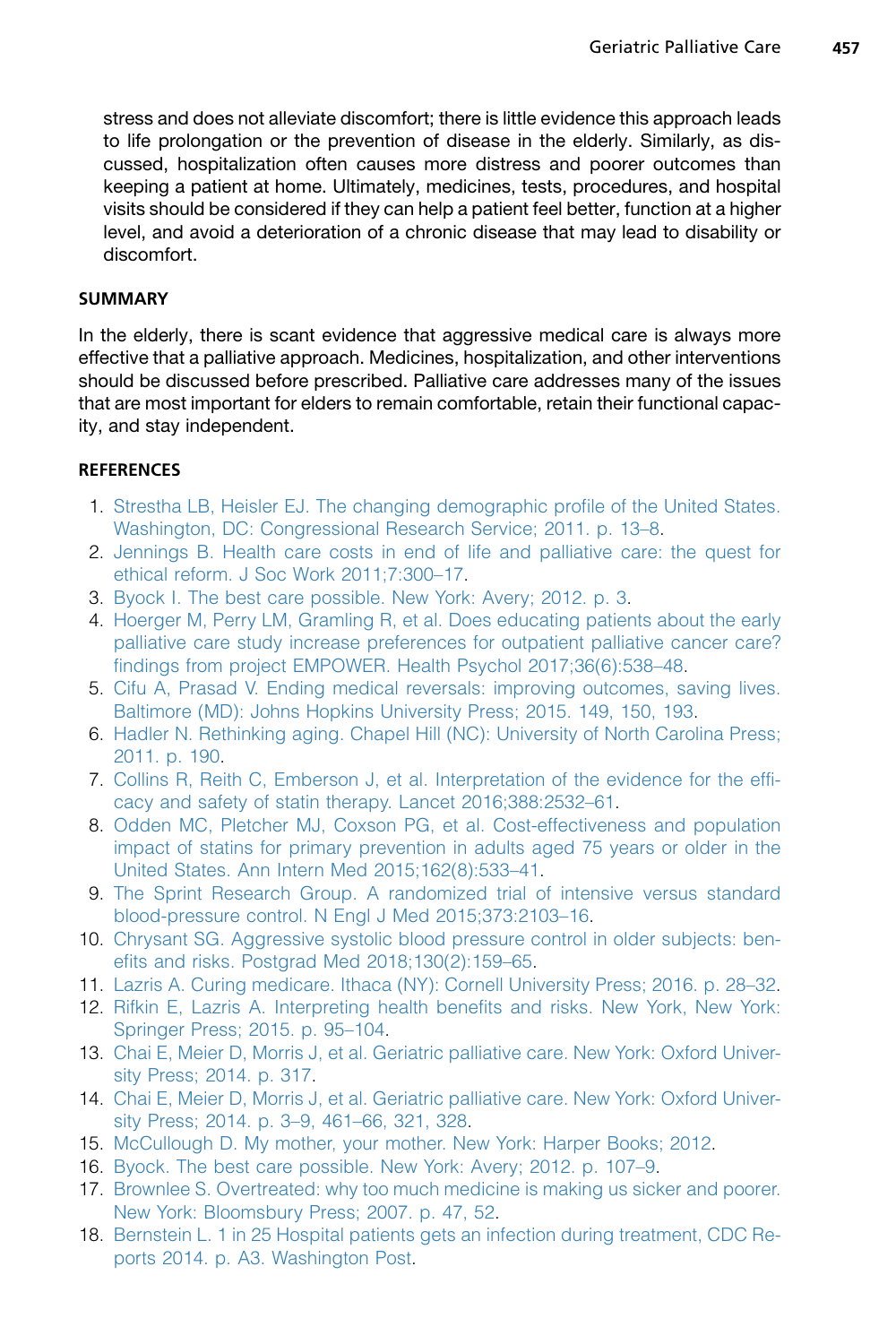- <span id="page-11-0"></span>19. [Ehlenbach WJ. Association between acute care and critical illness hospitalization](http://refhub.elsevier.com/S0095-4543(19)30035-1/sref19) [and cognitive function in older adults. JAMA 2010;303\(8\):763–7.](http://refhub.elsevier.com/S0095-4543(19)30035-1/sref19)
- 20. [Witlox J. Delirium in elderly patients and the risk of post discharge mortality.](http://refhub.elsevier.com/S0095-4543(19)30035-1/sref20) [JAMA 2010;304\(4\):443–51](http://refhub.elsevier.com/S0095-4543(19)30035-1/sref20).
- 21. [Pedone C. Elderly patients with cognitive impairment have a high risk for functional](http://refhub.elsevier.com/S0095-4543(19)30035-1/sref21) [decline during hospitalization. J Gerontol A Biol Sci Med Sci 2005;12:1576–80](http://refhub.elsevier.com/S0095-4543(19)30035-1/sref21).
- 22. [Lazris. Curing medicare. Ithaca \(NY\): Cornell University Press; 2016. p. 110–21.](http://refhub.elsevier.com/S0095-4543(19)30035-1/sref22)
- 23. [Curtis LH. Early and long-term outcomes of heart failure in elderly persons, 2001-](http://refhub.elsevier.com/S0095-4543(19)30035-1/sref23) [2005. Arch Intern Med 2008;168\(22\):2481–5](http://refhub.elsevier.com/S0095-4543(19)30035-1/sref23).
- 24. Available at: [https://www.alz.org/alzheimers-dementia/facts-figures;](https://www.alz.org/alzheimers-dementia/facts-figures) [http://act.alz.](http://act.alz.org/site/DocServer/112114_Most_Expensive_Disease_Handout.pdf?docID=40161) [org/site/DocServer/112114\\_Most\\_Expensive\\_Disease\\_Handout.pdf?docID](http://act.alz.org/site/DocServer/112114_Most_Expensive_Disease_Handout.pdf?docID=40161)=40161. Accessed February 1, 2019.
- 25. Available at: [https://www.nia.nih.gov/health/types-dementia 2219-29](https://www.nia.nih.gov/health/types-dementia%202219-29). Accessed February 1, 2019.
- 26. [Mark-Clarfield A. The decreasing prevalence of reversible dementias an updated](http://refhub.elsevier.com/S0095-4543(19)30035-1/sref26) [meta-analysis. Arch Intern Med 2003;163\(18\):2219–29](http://refhub.elsevier.com/S0095-4543(19)30035-1/sref26).
- 27. [Rifkin E, Lazris A. Interpreting health benefits and risks. \(New York, New York\):](http://refhub.elsevier.com/S0095-4543(19)30035-1/sref27) [Springer Press; 2015. p. 161–71](http://refhub.elsevier.com/S0095-4543(19)30035-1/sref27).
- 28. [Bredesen DE, Amos EC, Canick J, et al. Reversal of cognitive decline in Alz](http://refhub.elsevier.com/S0095-4543(19)30035-1/sref28)[heimer's disease. Aging 2016;8\(6\):1250–8](http://refhub.elsevier.com/S0095-4543(19)30035-1/sref28).
- 29. Available at: <https://www.mccare.com/pdf/fast.pdf>. Accessed February 1, 2019.
- 30. Available at: [http://www.parkinson.org/Understanding-Parkinsons/What-is-Parkin](http://www.parkinson.org/Understanding-Parkinsons/What-is-Parkinsons/Stages-of-Parkinsons) [sons/Stages-of-Parkinsons.](http://www.parkinson.org/Understanding-Parkinsons/What-is-Parkinsons/Stages-of-Parkinsons) Accessed February 1, 2019.
- 31. [De Goede CJ. The effects of physical therapy in Parkinson's disease: a research](http://refhub.elsevier.com/S0095-4543(19)30035-1/sref31) [synthesis. Arch Phys Med Rehabil 2001;82\(4\):509–15](http://refhub.elsevier.com/S0095-4543(19)30035-1/sref31).
- 32. [Borrione P. Effects of physical activity in Parkinson's disease: a new tool for reha](http://refhub.elsevier.com/S0095-4543(19)30035-1/sref32)[bilitation. World J Methodol 2014;4\(3\):133–43](http://refhub.elsevier.com/S0095-4543(19)30035-1/sref32).
- 33. [Minor MA. Exercise in the treatment of osteoarthritis. Rheum Dis Clin North Am](http://refhub.elsevier.com/S0095-4543(19)30035-1/sref33) [1999;25\(2\):397–415](http://refhub.elsevier.com/S0095-4543(19)30035-1/sref33).
- 34. [Ettinger WHJ, Burns R, Messier SP, et al. "A randomized trial comparing aerobic](http://refhub.elsevier.com/S0095-4543(19)30035-1/sref34) [exercise and resistance exercise with a health education program in older adults](http://refhub.elsevier.com/S0095-4543(19)30035-1/sref34) [with knee osteoarthritis" The Fitness Arthritis and Seniors Trial \(FAST\). JAMA](http://refhub.elsevier.com/S0095-4543(19)30035-1/sref34) [1991;277\(1\):25–31](http://refhub.elsevier.com/S0095-4543(19)30035-1/sref34).
- 35. [Kruse RL. Does hospitalization impact survival after lower respiratory infection in](http://refhub.elsevier.com/S0095-4543(19)30035-1/sref35) [nursing home residents? Med Care 2004;42:860–70.](http://refhub.elsevier.com/S0095-4543(19)30035-1/sref35)
- 36. [Loeb M. Effect of a clinical pathway to reduce hospitalization in nursing home res](http://refhub.elsevier.com/S0095-4543(19)30035-1/sref36)[idents with pneumonia. JAMA 2006;295\(21\):2503–10](http://refhub.elsevier.com/S0095-4543(19)30035-1/sref36).
- 37. [Givens JL. Survival and comfort after treatment of pneumonia in advanced de](http://refhub.elsevier.com/S0095-4543(19)30035-1/sref37)[mentia. Arch Intern Med 2011;171\(3\):217.](http://refhub.elsevier.com/S0095-4543(19)30035-1/sref37)
- 38. [Finucane T, Bynum J. Use of tube feeding to prevent aspiration pneumonia. Lan](http://refhub.elsevier.com/S0095-4543(19)30035-1/sref38)[cet 1996;348:1421–4.](http://refhub.elsevier.com/S0095-4543(19)30035-1/sref38)
- 39. [Macinko J, Starfield B, Shi L. Quantifying the health benefit of primary care physi](http://refhub.elsevier.com/S0095-4543(19)30035-1/sref39)[cian supply in the United States. Int J Health Serv 2007;37\(1\):111–26](http://refhub.elsevier.com/S0095-4543(19)30035-1/sref39).
- 40. [Wennberg JE. Executive summary of tracking the care of patients with severe](http://refhub.elsevier.com/S0095-4543(19)30035-1/sref40) [chronic illnesses: the Dartmouth atlas of health care. Hanover \(Germany\): Dartmouth](http://refhub.elsevier.com/S0095-4543(19)30035-1/sref40) [Institute for Policy and clinical Practice, Center for Health Policy Research; 2008.](http://refhub.elsevier.com/S0095-4543(19)30035-1/sref40)
- 41. [Wennberg JE, Fischer ES, Skinner JS. "Geography and the debate over medi](http://refhub.elsevier.com/S0095-4543(19)30035-1/sref41)[care reform," Health Affairs 2002. p. 96–114.](http://refhub.elsevier.com/S0095-4543(19)30035-1/sref41)
- 42. [Gurwitz JH. Incidence and preventability of adverse drug events among older](http://refhub.elsevier.com/S0095-4543(19)30035-1/sref42) [persons. JAMA 2003;289\(9\):1107–16.](http://refhub.elsevier.com/S0095-4543(19)30035-1/sref42)